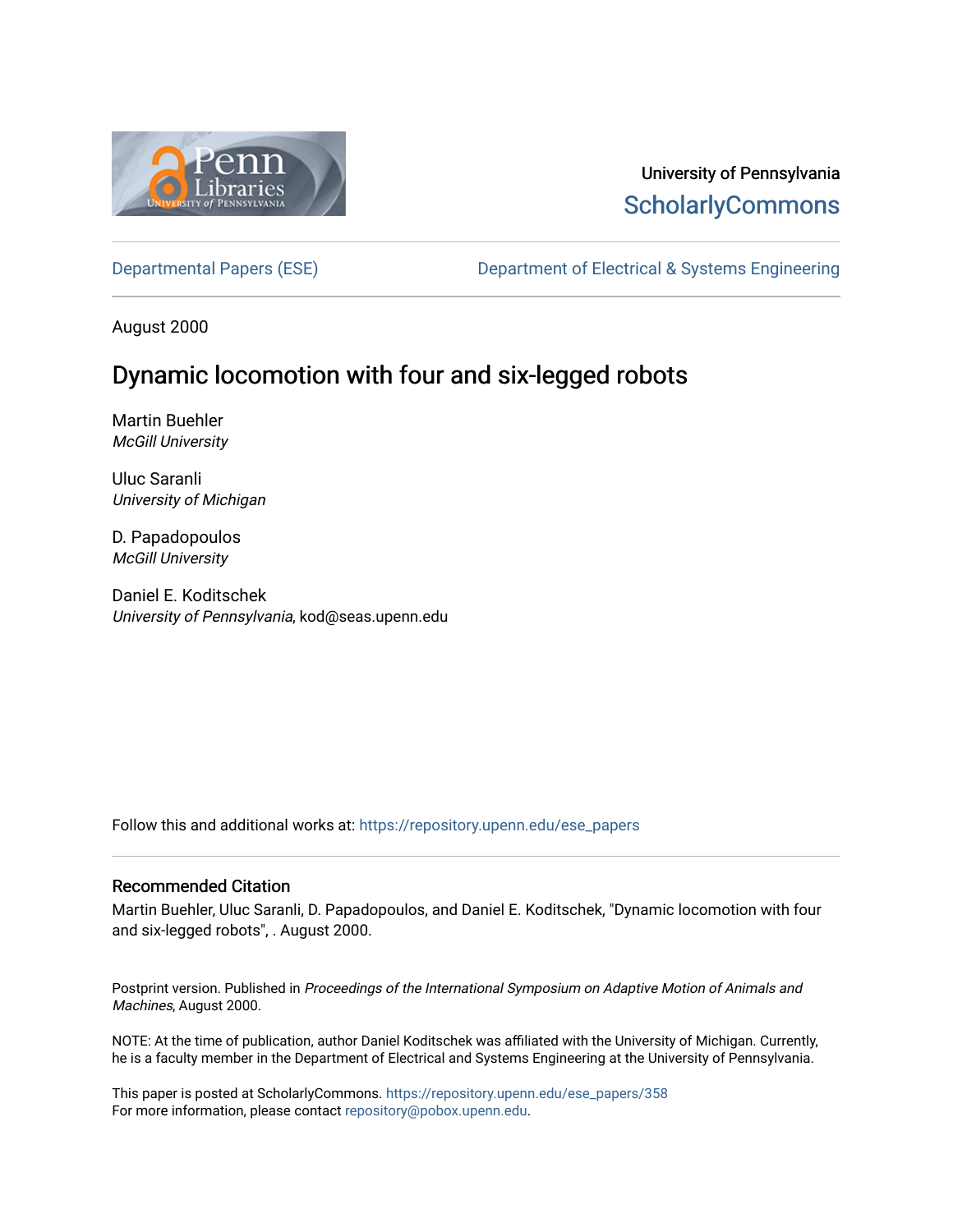## Dynamic locomotion with four and six-legged robots

### **Abstract**

Stable and robust autonomous dynamic locomotion is demonstrated experimentally in a four and a sixlegged robot. The Scout II quadruped runs on flat ground in a bounding gait, and was motivated by an effort to understand the minimal mechanical design and control complexity for dynamically stable locomotion. The RHex 0 hexapod runs dynamically in a tripod gait over flat and badly broken terrain. Its design and control was motivated by a collaboration of roboticists, biologists, and mathematicians, in an attempt to capture specific biomechanical locomotion principles. Both robots share some basic features: Compliant legs, each with only one actuated degree of freedom, and reliance on (task space) open loop controllers.

### **Comments**

Postprint version. Published in Proceedings of the International Symposium on Adaptive Motion of Animals and Machines, August 2000.

NOTE: At the time of publication, author Daniel Koditschek was affiliated with the University of Michigan. Currently, he is a faculty member in the Department of Electrical and Systems Engineering at the University of Pennsylvania.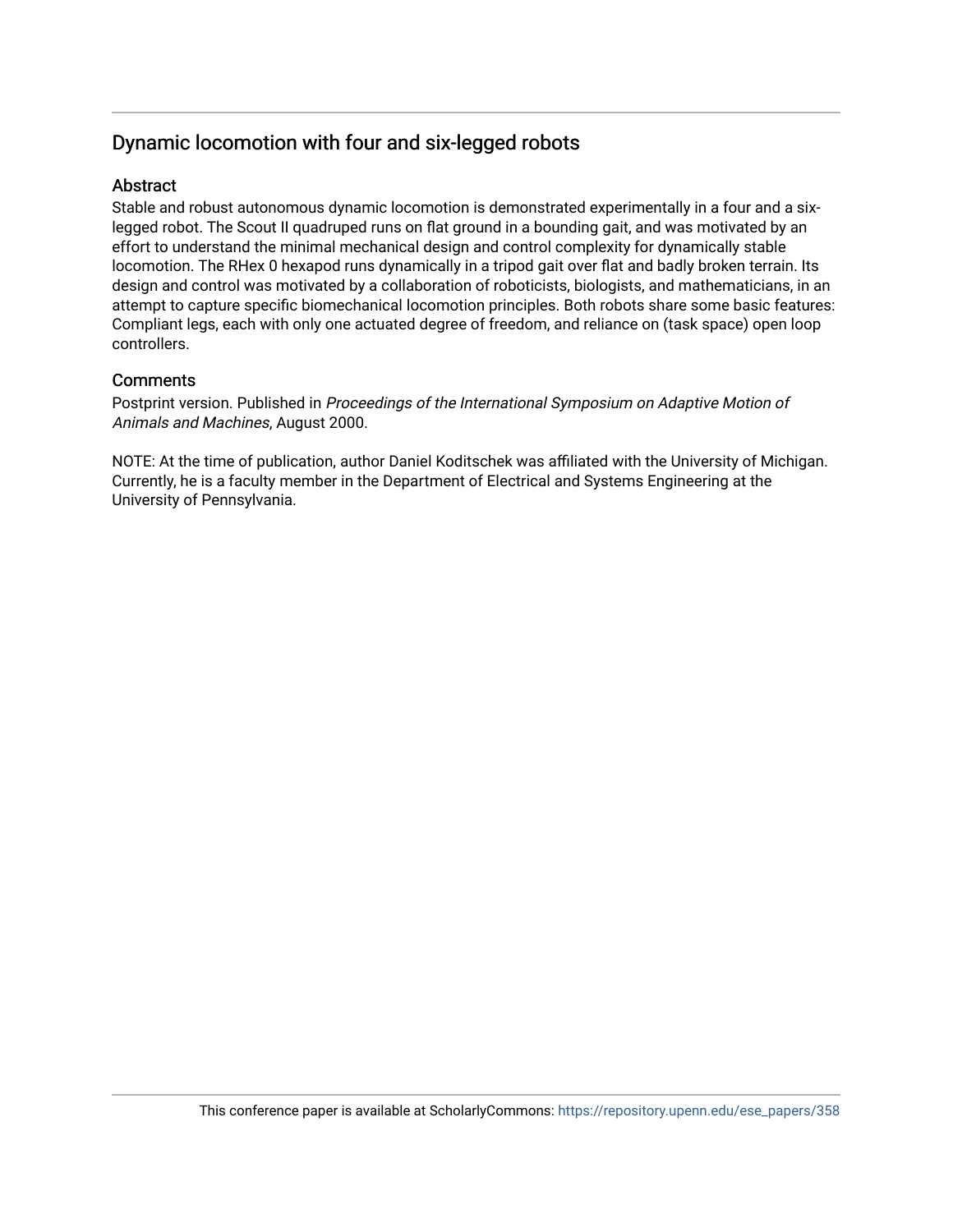### **Dynamic locomotion with four and six-legged robots<sup>1</sup>**

**M. Buehler<sup>1</sup>, U. Saranli<sup>2</sup>, D. Papadopoulos<sup>1</sup> and D. Koditschek<sup>2</sup>** 

<sup>1</sup> Centre for Intelligent Machines, Ambulatory Robotics Laboratory, McGill University  $2$ Department of Electrical Engineering and Computer Science, University of Michigan <http://www.cim.mcgill.ca/~arlweb><http://www.eecs.umich.edu/~ulucs/rhex/>

#### **Abstract**

Stable and robust autonomous dynamic locomotion is demonstrated experimentally in a four and a six-legged robot. The Scout II quadruped runs on flat ground in a bounding gait, and was motivated by an effort to understand the minimal mechanical design and control complexity for dynamically stable locomotion. The RHex 0 hexapod runs dynamically in a tripod gait over flat and badly broken terrain. Its design and control was motivated by a collaboration of roboticists, biologists, and mathematicians, in an attempt to capture specific biomechanical locomotion principles. Both robots share some basic features: Compliant legs, each with only one actuated degree of freedom, and reliance on (task space) open loop controllers.

#### **1. Introduction**

l

Designers of statically stable autonomous legged robots in the past have paid careful attention to minimize negative work by minimizing vertical body movements during locomotion. This required complex leg designs with at least three degrees of freedom per leg, more if an ankle/foot combination is required. The resulting cost, mechanical complexity, and low reliability make it difficult for these robots to be profitably deployed in real world tasks.

In contrast, dynamic locomotion with compliant legs permits not only higher speeds and the potential for drastically improved mobility compared to statically stable machines, but at the same time permits these improvements with greatly simplified leg mechanics. With compliant legs, instantaneously controlled body motion can no longer be achieved, and energy efficient locomotion must utilize intermittent storage and release of energy in the passive leg compliances. It is remarkable that despite their mechanical simplicity, outstanding dynamic mobility is obtained in both machines described in this paper, based on very simple (task space) open loop controllers.

In the Scout II quadruped we have attempted to demonstrate the limits of mechanical simplicity, while still obtaining a range of useful dynamic mobility. Even with only one actuator per leg, we obtained full mobility in the plane on flat ground, and running speeds of up to 1.2 m/s with a bounding gait [7]. These preliminary results and ongoing research suggest that further speed and mobility improvements, including compliant walking, leaping, and rough terrain handling are within reach.

The extension of the basic engineering design principles of Scout II to the fundamentally different hexapedal running of RHex 0 is based on insights from biomechanics, whose careful consideration exceeds the scope of this paper. In a paper documenting the performance of cockroach locomotion in a setting similar to our recreation in Figure 11, R. J. Full et al., state "Simple feedforward motor output may be effective in negotiation of rough terrain when used in concert with a mechanical system that stabilizes passively. Dynamic stability and a conservative motor program may allow manylegged, sprawled posture animals to miss-step and collide with obstacles, but suffer little loss in performance. Rapid disturbance rejection may be an emergent property of the mechanical system." In particular, Full's video of a Blaberus cockroach racing seemingly effortlessly over a rough surface, shown at an interdisciplinary meeting [6] motivated and initiated the development of RHex.

Though morphologically quite distinct from its biological counterparts, RHex emulates the basic principles of insect locomotion as articulated by Full. The robot's sprawled posture with properly designed compliant legs affords strong passive stability properties, even on badly broken terrain. These stability properties, combined with a rugged mechanical design forgiving to obstacle collisions permits controllers based on open loop ("clocked") leg trajectories to negotiate a large variety of terrains.

<sup>&</sup>lt;sup>1</sup> The Scout project was supported by IRIS (A Federal Network of Centers of Excellence of Canada) and NSERC (The National Science and Engineering Research Council of Canada). The RHex project was supported by DARPA (The U.S. Defense Advanced Research Projects Agency) under grant number DARPA/ONR N00014-98-1-0747.

Portions of this paper have appeared in the Proc. of the International Conference on Robotics and Automation, 2000 [7,9].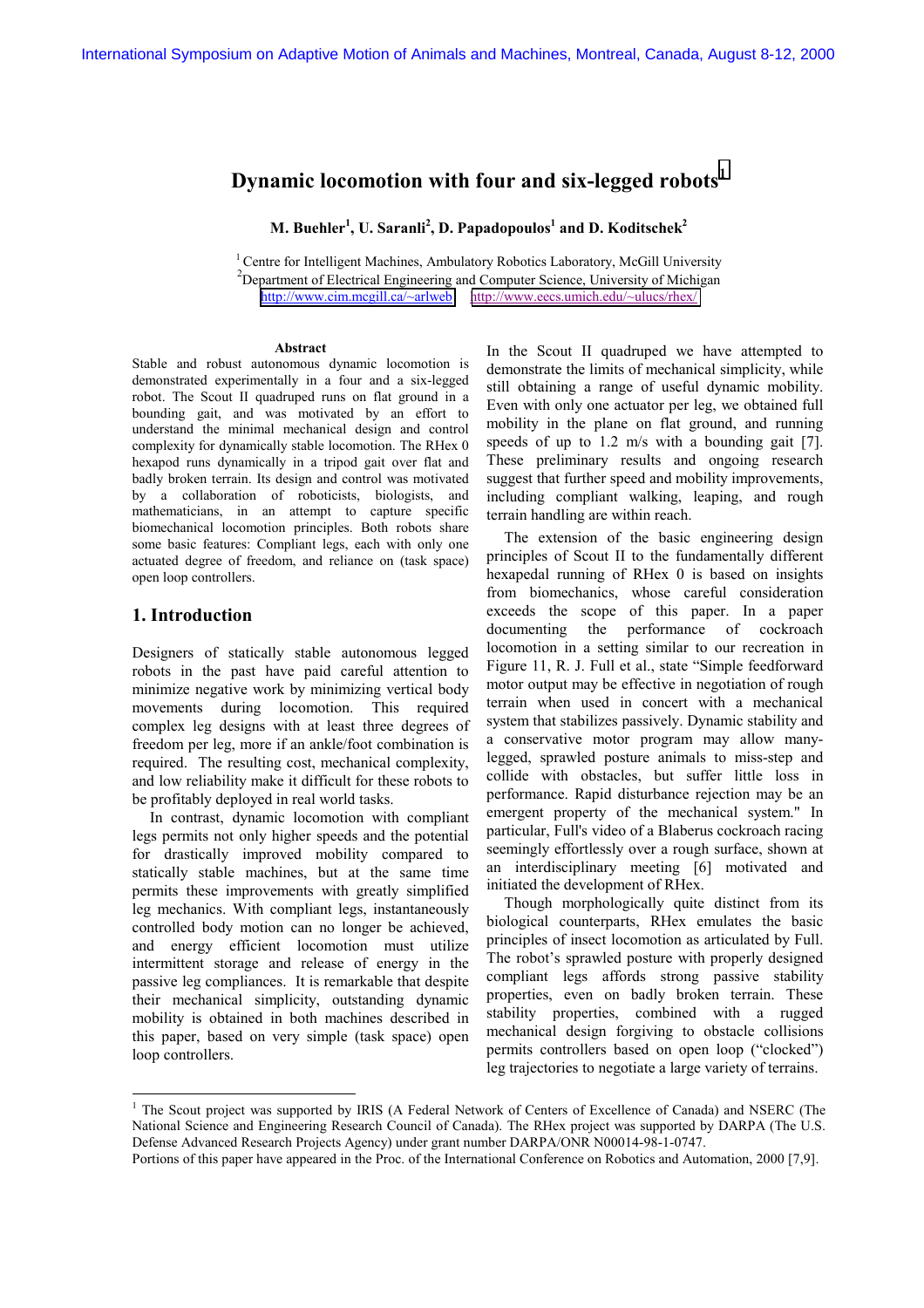#### **2. Scout II Quadruped**



Figure 1: Scout II.

Scout II, shown in Fig. 1, has a main body and four compliant legs. The body contains all elements for autonomous operation, including computing, I/O, sensing, actuation, and batteries. Each leg is a passive prismatic joint with compliance and rotates in the sagittal plane, actuated at the hip by one motor. Without leg articulation, toe clearance during the swing phase can be achieved with any running gait that includes a flight phase, for example, pronking, trotting and bounding. We have chosen the bounding gait (Fig. 2) since it permits a smooth transition from a bounding walking gait, the subject of current research.



Figure 1: Illustration of a bounding gait.



Figure 2: Scout II model

The sagittal plane model, shown in Fig. 3, is a four degree-of-freedom system in each single stance phase, and a five degree-of-freedom system during flight, with only two hip torque control inputs.

#### **Control**

The bounding controller accomplishes running at a desired forward speed,  $\dot{x}_d$ , by placing each leg at the desired angle,  $\phi_d$ ,

$$
\begin{cases}\nXCG_{d} = x T_{S} / 2 + k_{x}(x - x_{d}) + a \\
\gamma_{d} = \arctan\left(\frac{XCG_{d}}{\sqrt{l^{2} - XCG_{d}}^{2}}\right), \\
\phi_{d} = \gamma_{d} - \theta\n\end{cases}
$$
\n(1)

and applying a leg torque  $\tau = k_y (x - x_d)$  during stance. This controller is motivated by the foot placement algorithm in Raibert's three-part controller [8]. The key differences in our controller are necessitated by the absence of a linear leg thrusting actuator, and thus the lack of a direct means to add energy to the vertical (body pitching) dynamics. First, the offset term, *a*, in (1), diverts some forward energy to the vertical dynamics in each step. This reduced forward energy (the robot slows down) is then compensated during stance phase via the explicit velocity control.

There is no explicit control of the body pitch oscillation - front and back leg controllers are independent. They only rely on the individual leg states, and make no use of an overall body state. Computer simulations show that this controller, despite its simplicity, succeeds not only in stable velocity control, but also in tracking rapid set point changes in forward velocity, as shown in Fig. 4.



Figure 3: Step changes in forward velocities controlled by the hip actuator torque.

An open loop version of this controller is an attempt to demonstrate the simplest form of compliant quadruped running control without any explicit feedback control of body oscillation and forward speed. It simply commands a constant desired hip torque,  $\tau_d$  during stance and a constant desired leg angle, φ*d*, controlled during flight via a set point PD algorithm. With two values for front and back legs, this controller is determined by only four parameters.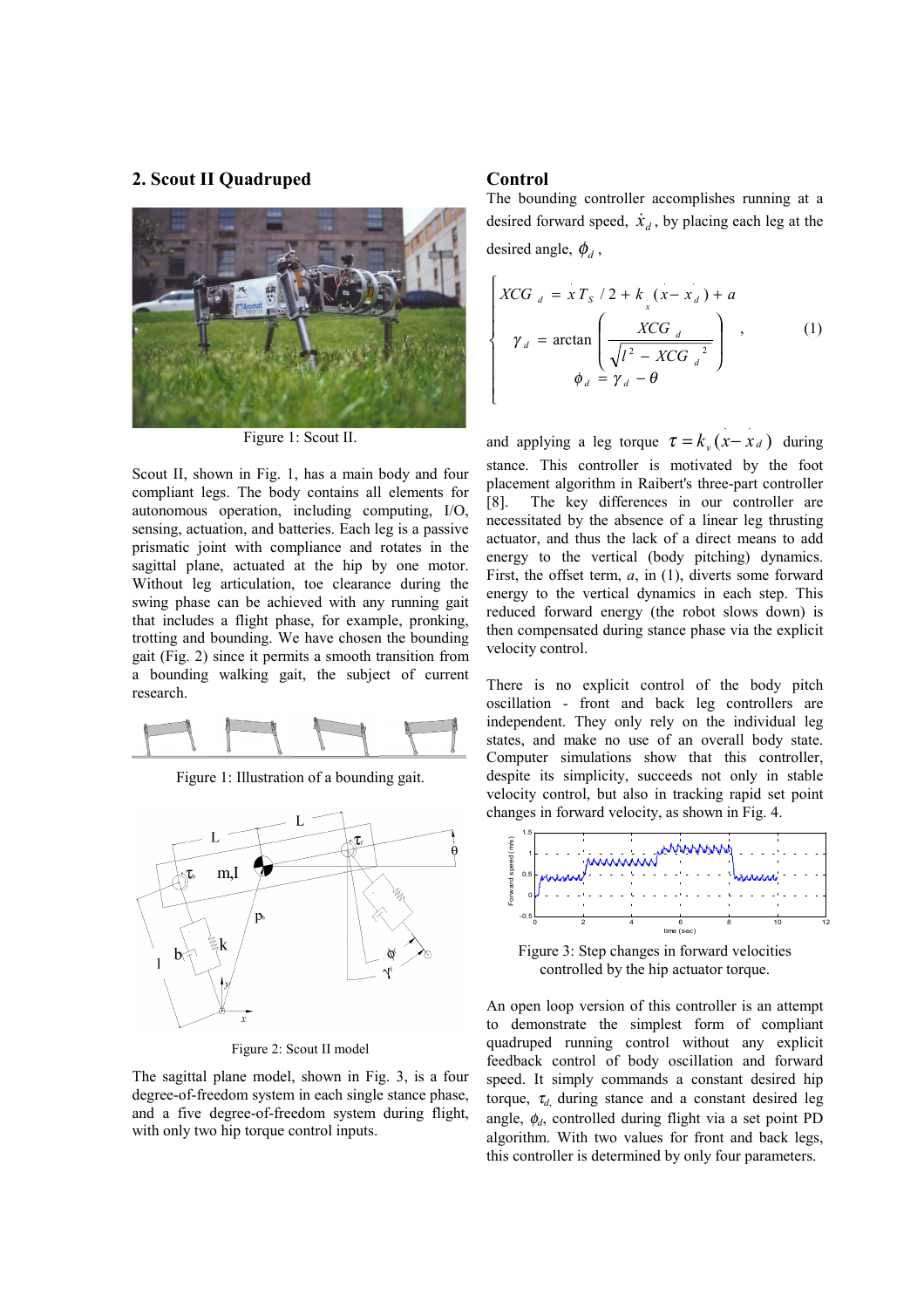Fig. 5 shows a Working Model 2D<sup>®</sup> [4] simulation of the open loop controller, with fixed values of touchdown leg angles  $(18^{\circ}$  for the back legs and  $22^{\circ}$ for the front legs) and stance torques (40 Nm for the back legs and 10 Nm for the front legs). The result is steady running with 1.2 m/s forward speed with body oscillation with an amplitude of  $6.5^\circ$  and a period of 0.29 s.



Figure 4: Body pitch and forward velocity during running with the open loop controller.

Thus, surprisingly, compliant quadruped running is possible without explicit feedback control of forward speed or stance time. The disadvantage of this controller is that each particular speed requires the selection of the appropriate touchdown leg angles and stance torques. However, this could be implemented in a straightforward fashion as a lookup table, and could serve as a potentially robot-saving backup controller in case of sensor failure.

#### **Experiments**

As suggested by the simulations, it is possible to achieve a steady bounding gait by choosing a suitable set of constant motor torques during stance and leg touchdown angles during flight. Even though there is no active control of the body roll dynamics in the experimental four-legged robot, the damping in the leg springs was sufficient for passive roll stability.

We have implemented the open loop controller on Scout II. A back torque of 35 Nm per leg and a front torque of 10 Nm per leg was used. A touchdown angle of 22° with respect to the vertical for the front legs and 18° for the back legs was commanded for the flight phases.

A slip prevention torque limit (described in [7] and omitted here for brevity) was implemented in simulation and experiments. The only difference in the experimental slip prevention function is that it dealt with each of the two front and back legs independently.

Both simulation and experimental runs started at zero speed and accelerated until steady state speeds were achieved. While the first two to three seconds transition phase is different in simulation and experiment, the remaining operating time is comparable. Both speeds reach a steady value of about 1.2 m/s. The large experimental speed fluctuations in Fig. 6 are primarily an artifact of our speed calculation, based on the hip angular velocities, which suffers due to the combined backlash of the gear and the belt transmission of several degrees.



Figure 5: Forward velocity. Top: Experiment. Bottom: Simulation.

Turning while running is accomplished via a simple modification to the open loop bounding controller. The idea is to apply differential torques to the left and right sides of the legs during the stance phases. Implementation of the turning algorithm resulted in rapid turns as illustrated in Fig. 7.



Figure 6: Turning experiment.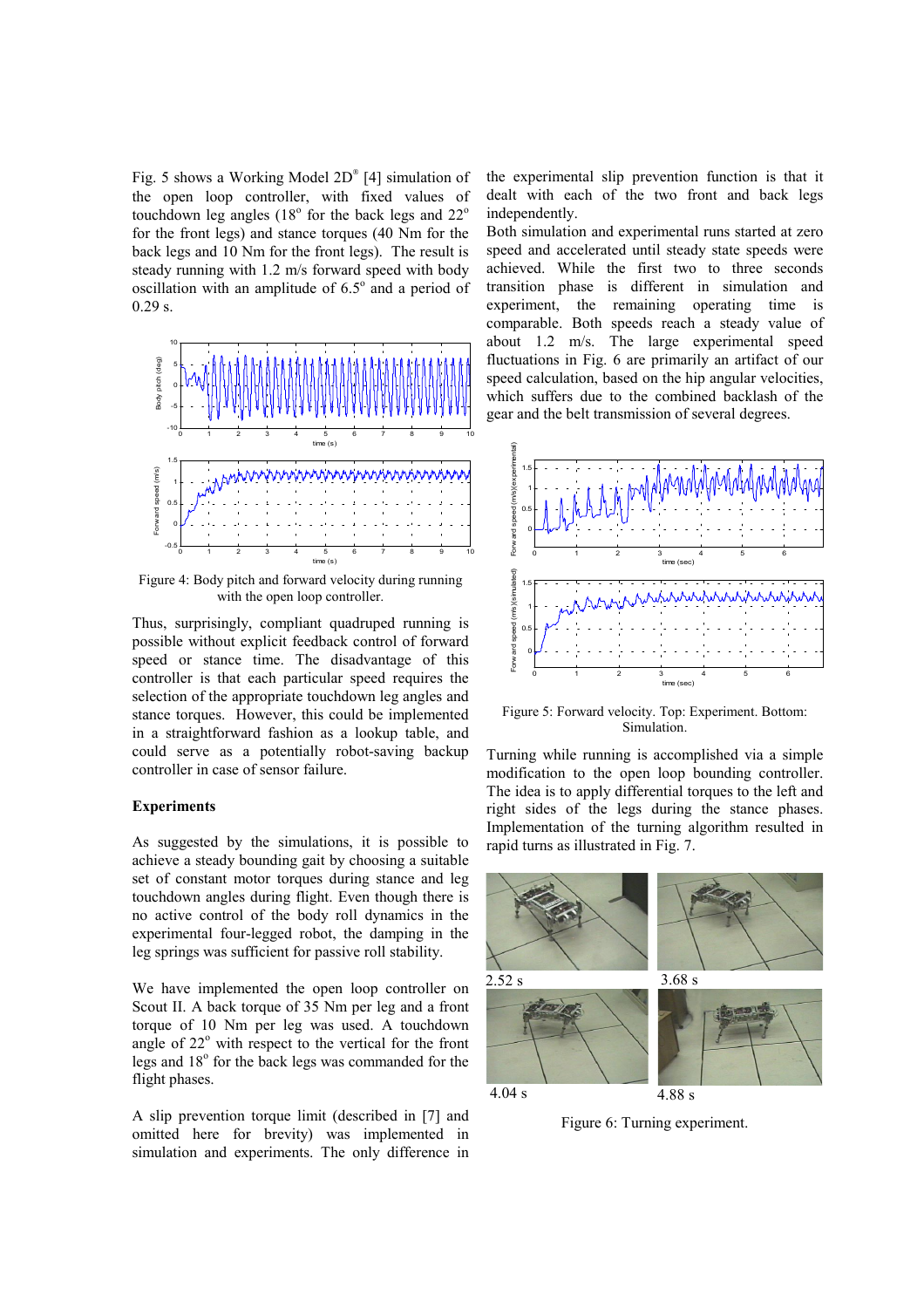#### **3. RHex 0 Hexapod**



Figure 7: RHex 0.

RHex 0, shown in Fig. 8, has a main body and six compliant legs. As in Scout II, the body contains all elements for autonomous operation, including computing, I/O, sensing, actuation, and batteries. Unlike most hexapodal robots built to date, RHex 0 has compliant legs, and was built to be a runner. Each leg rotates in the sagittal plane, actuated at the hip by one motor. Since a bounding type walking gait is not feasible with six legs, RHex walks with a compliant tripod gait, and eliminates any toe clearance problems by rotating the legs in a full circle.

#### **Control**

Since the present prototype robot has no external sensors by which its body coordinates may be estimated, we have used joint space closed loop ("proprioceptive") but task space open loop control strategies. These are tailored to demonstrate the intrinsic stability properties of the compliant hexapod morphology and emphasize its ability to operate without a sensor-rich environment. Specifically, we present a four-parameter family of controllers that yields stable running and turning of the hexapod on flat terrain, without explicit enforcement of quasistatic stability. All controllers generate periodic desired trajectories for each hip joint, which are then enforced by six local PD controllers, one for each hip actuator. As such, they represent examples near one extreme of possible control strategies, which range from purely open-loop controllers to control laws that are solely functions of the leg and rigid body state. It is evident that neither one of these extremes is the best approach and a combination of these should be adopted. An alternating tripod pattern governs both

the running and turning controllers, where the legs forming the left and right tripods are synchronized with each other and are 180° out of phase with the opposite tripod, as shown in Fig. 9.



Figure 9: Motion profiles for left and right tripods.

The running controller's target trajectories for each tripod are periodic functions of time, parametrized by four variables:  $t_c$ ,  $t_s$ ,  $\phi_s$  and  $\phi_o$ . The period of both profiles is  $t_c$ . In conjunction with  $t_s$ , it determines the duty factor of each tripod. In a single cycle, both tripods go through their slow and fast phases, covering  $\phi_s$  and  $2\pi - \phi_s$  of the complete rotation, respectively. The duration of double support  $t_d$ , when all six legs are in contact with the ground, is determined by the duty factors of both tripods. Finally, the  $\phi_0$  parameter offsets the motion profile with respect to the vertical. Note that both profiles are monotonically increasing in time; but they can be negated to obtain backward running. Simulations (Fig. 10) demonstrate that control of average forward running velocity is possible with these controller outputs.



We have developed two different controllers for two qualitatively different turning modes: turning in place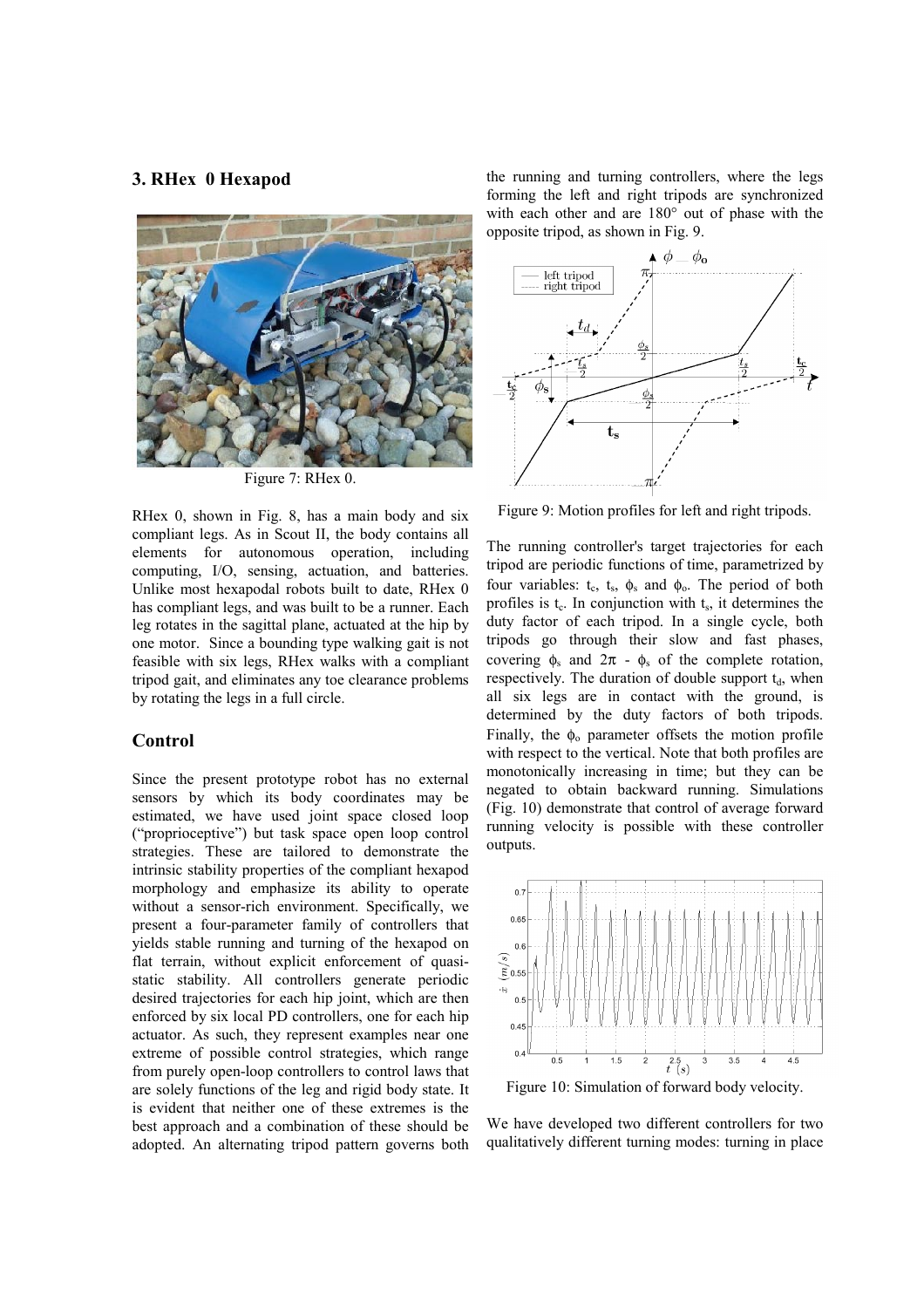and turning during running. The controller for turning in place employs the same leg profiles as for running except that contralateral sets of legs rotate in opposite directions. This results in the hexapod turning in place. Note that the tripods are still synchronized internally, maintaining three supporting legs on the ground. Similar to the control of forward speed, the rate of turning depends on the choice of the particular motion parameters, mainly  $t_c$  and  $\phi_s$ . In contrast, we achieve turning during forward locomotion by introducing differential perturbations to the forward running controller parameters for contralateral legs. In this scheme,  $t_c$  is still constrained to be identical for all legs, which admits differentials in the remaining profile parameters,  $\phi_0$  and t<sub>s</sub>, while  $\phi_0$  remains unchanged. Two new gain parameters,  $\Delta t_s$  and  $\Delta \phi_0$  are introduced. Consequently, turning in  $+x$  (right) direction is achieved by using  $u_1 = [t_c; t_s + \Delta t_s; \phi_s; \phi_0]$  $+\Delta\phi_0$ ] and u<sub>r</sub> = [t<sub>c</sub>; t<sub>s</sub>- $\Delta t$ <sub>s</sub>;  $\phi_s$ ;  $\phi_0$ - $\Delta\phi_0$ ] for the legs on the left and right sides, respectively.

#### **Experiments**

We have implemented the open loop controller on the RHex prototype. Extensive testing demonstrated that RHex was able to negotiate a variety of challenging obstacle courses, with obstacles well exceeding the robot's ground clearance, all with fixed (unchanged) open loop control trajectories, and with only minor velocity variations between 0.45 m/s and 0.55 m/s. Detailed statistical performance documentation over all the terrains will be the subject of a forthcoming publication. On flat ground (carpet), the forward speed (averaged over ten runs) is, as predicted by the simulation, slightly above 0.5 m/s, or about one body length/s. On this surface, the average total electrical power consumption is 80 W.

As simulation study had predicted as well, steering is possible, even though the leg actuation is limited to motion in the sagittal plane only, via differential motion between left and right legs. We selected control parameters that resulted in turns in place and robot speeds up to about 0.4 m/s. The maximum forward velocity is reduced during turning, because the differential leg motion precipitates the onset of the speed limiting vertical body oscillations. The maximum yaw angular velocities increase almost linearly with forward velocity up to 0.19 rad/s at 0.39 m/s. Interestingly, the resulting turn radius is almost constant with approximately 2 m. Turning in place provides the highest yaw angular velocity of 0.7 rad/s.

One particular rough terrain experiment was an attempt to evaluate RHex's performance in a similar environment to that negotiated by a Blaberus cockroach in [2]. Our efforts at re-creating such a surface at RHex's scale are shown in Figure 11. To our surprise, RHex was able to traverse this surface with random height variations of up to 20.32 cm (116% leg length) with relative ease at an average velocity of 0.42 m/s (averaged over ten successful runs).



Figure 11: Locomotion on rough terrain.

Accumulating evidence in the biomechanics literature suggests that agile locomotion is organized in nature by recourse to a controlled bouncing gait wherein the "payload", the mass center, behaves mechanically as though it were riding on a pogo stick [1]. While Raibert's running machines were literally embodied pogo sticks, more utilitarian robotic devices such as RHex must actively anchor such templates within their alien morphology if the animals' capabilities are ever to be successfully engineered [3]. A previous publication showed how to anchor a pogo stick template in the more related morphology of a four degree of freedom monopod [10]. The extension of this technique to the far more distant hexapod morphology surely begins with the adoption of an alternating tripod gait, but its exact details remain an open question, and the minimalist RHex design (only six actuators for a six degree of freedom payload!) will likely entail additional compromises in its implementation. Moreover, the only well understood pogo stick is the Spring Loaded Inverted Pendulum [12], a two-degree of freedom sagittal plane template that ignores body attitude and all lateral degrees of freedom. Recent evidence of a horizontal pogo stick in sprawled posture animal running [5] and subsequent analysis of a proposed lateral leg spring template to represent it [11] advance the prospects for developing a spatial pogo stick template in the near future. Much more effort remains before a functionally biomimetic six degree of freedom "payload" controller is available, but we believe that